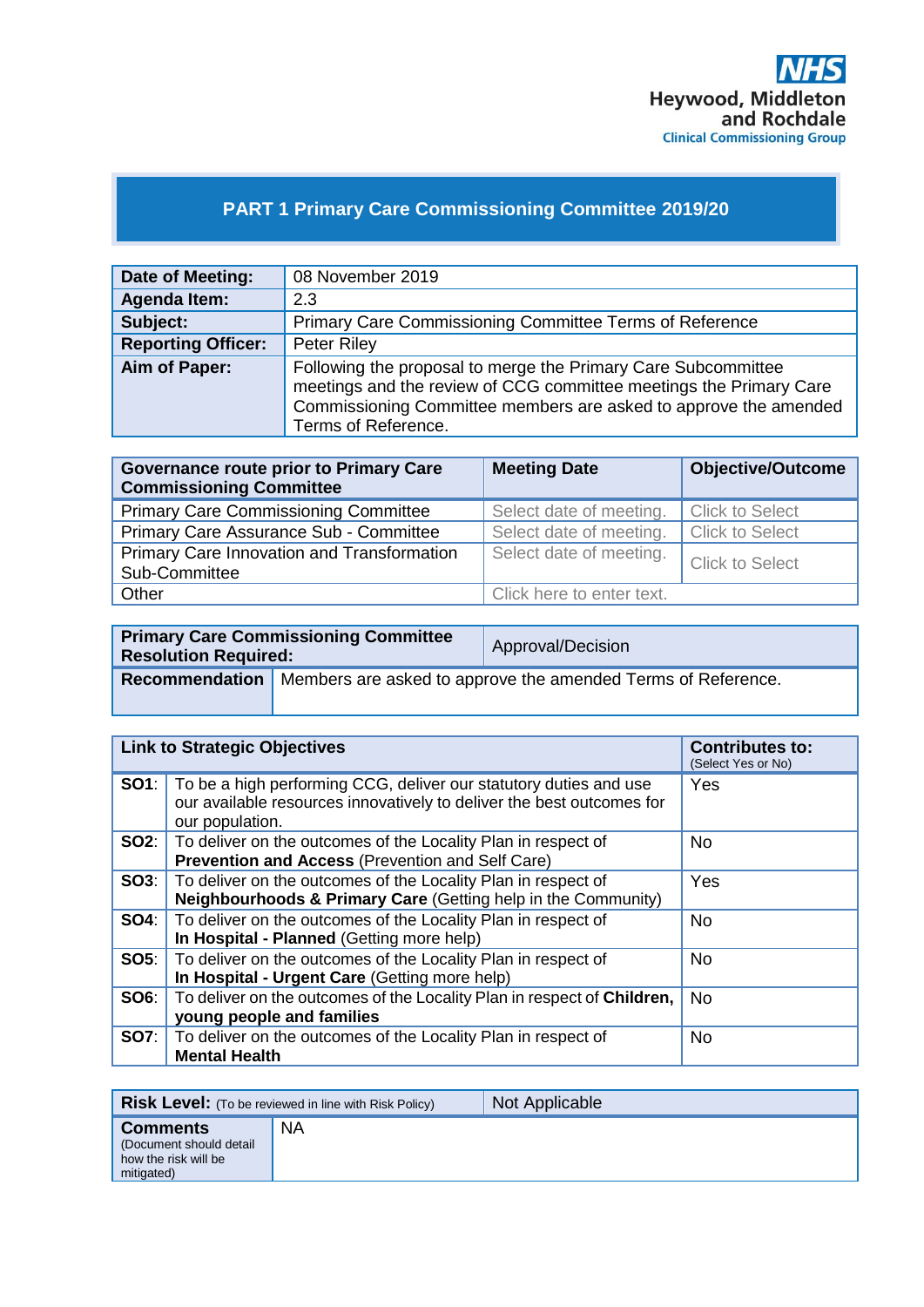| <b>Content Approval/Sign Off:</b>                                 |                                      |
|-------------------------------------------------------------------|--------------------------------------|
| The contents of this paper have been<br>reviewed and approved by: | Head of Primary Care, Sarah Crossley |
| <b>Clinical Content signed off by:</b>                            | Not applicable                       |
| Financial content signed off by:                                  | Not Applicable                       |

|                                                       | Completed:     |
|-------------------------------------------------------|----------------|
| Clinical Engagement taken place                       | Not Applicable |
| Patient and Public Involvement                        | Not Applicable |
| <b>Patient Data Impact Assessment</b>                 | Not Applicable |
| Equality Analysis / Human Rights Assessment completed | Not Applicable |

## **Executive Summary**

Following the proposal to merge the Primary Care Subcommittee meetings and the review of CCG committee meetings, the governance structure and reporting has been updated. Updates have been highlighted for ease of reference.

Primary Care Commissioning Committee members are asked to approve the amended Terms of Reference which will then be included in the CCG Constitution which is currently being updated.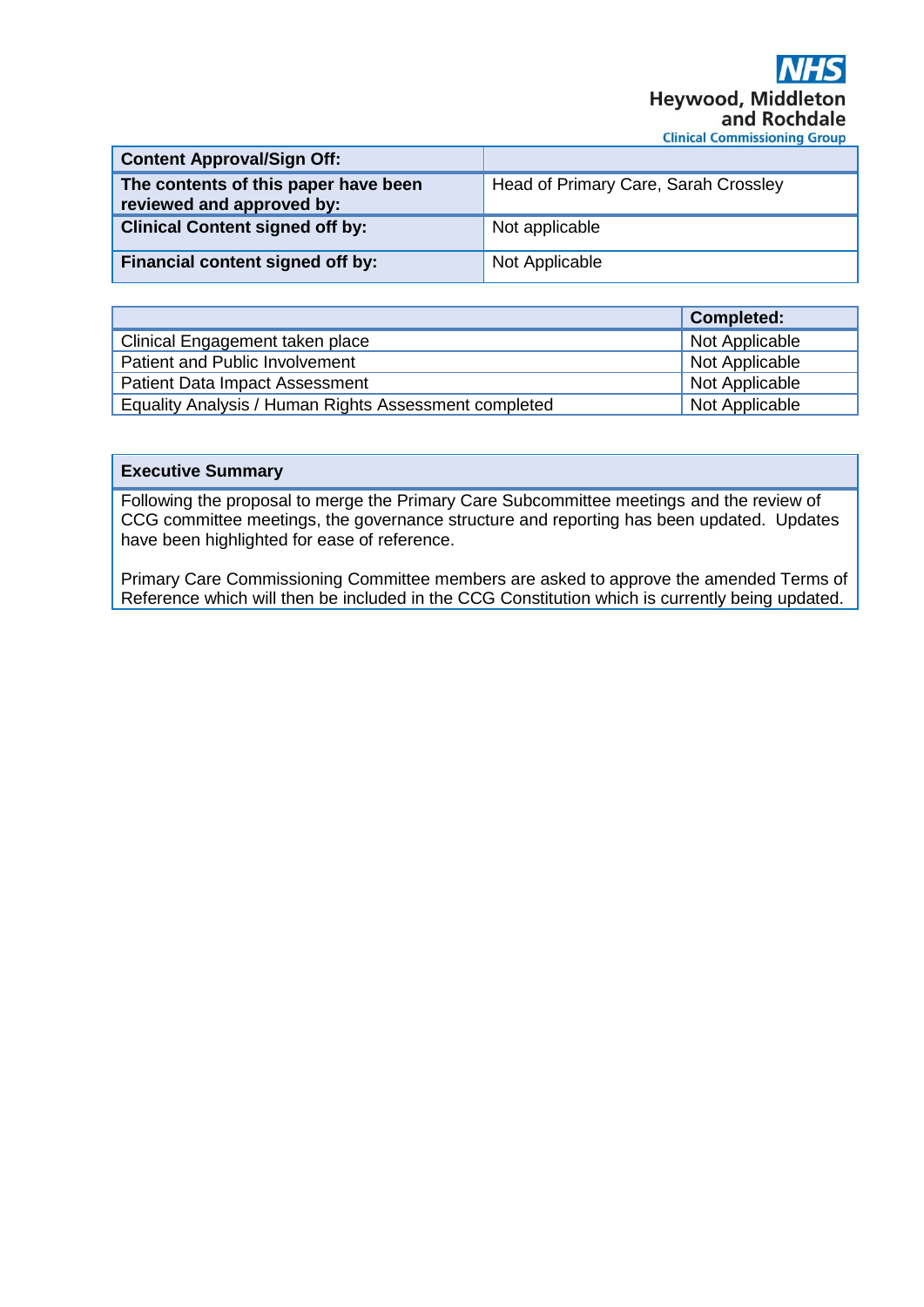# HEALTHIER PEOPLE,<br>BETTER FUTURE



# **NHS HMR Clinical Commissioning Group Terms of Reference Primary Care Commissioning Committee December 2018**

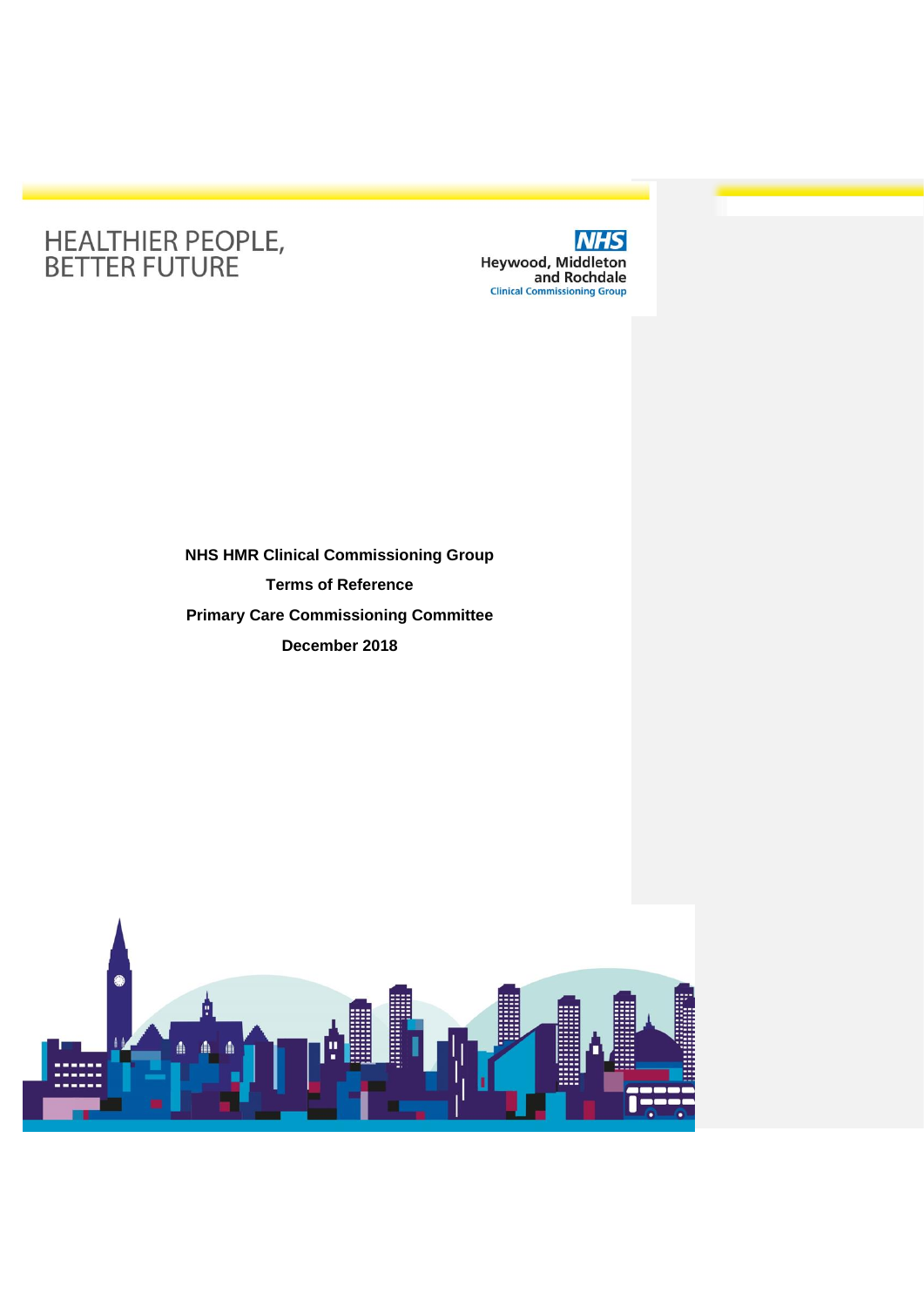### **VERSION CONTROL**

| <b>VERSION</b>   | <b>ISSUED TO</b>        | <b>DATE</b>   | <b>COMMENTS</b>                                                                                           |
|------------------|-------------------------|---------------|-----------------------------------------------------------------------------------------------------------|
| V1.0             |                         | February 2017 | Final version<br>approved                                                                                 |
| V1.1             | Head of Primary<br>Care | April 2018    | Amendments to<br>quoracy and<br>membership                                                                |
| V1.2             | <b>PCCC</b>             | 25/5/18       | Further updates<br>required to quoracy,<br>membership and<br>voting rights<br>following Audit<br>Feedback |
| V1.3             | <b>PCCC</b>             | 9/11/18       | APPROVED-<br>Update to Sub<br>Committee name to<br>be incorporated.                                       |
| V <sub>2.0</sub> | <b>PCCC</b>             | 10/12/18      | APPROVED<br>via<br>Chairs Actions. Sub<br>Committee<br>name<br>updated                                    |
| V <sub>2.1</sub> | <b>PCCC</b>             | November 2019 | <b>Updates to</b><br>Governance<br><b>Structure</b>                                                       |

| <b>Committee: Primary Care Commissioning</b> | Approval date: 10/12/2018 | Version number: 2.1 |
|----------------------------------------------|---------------------------|---------------------|
| <b>Status: DRAFT</b>                         | Ratified by: PCCC         | Page 2              |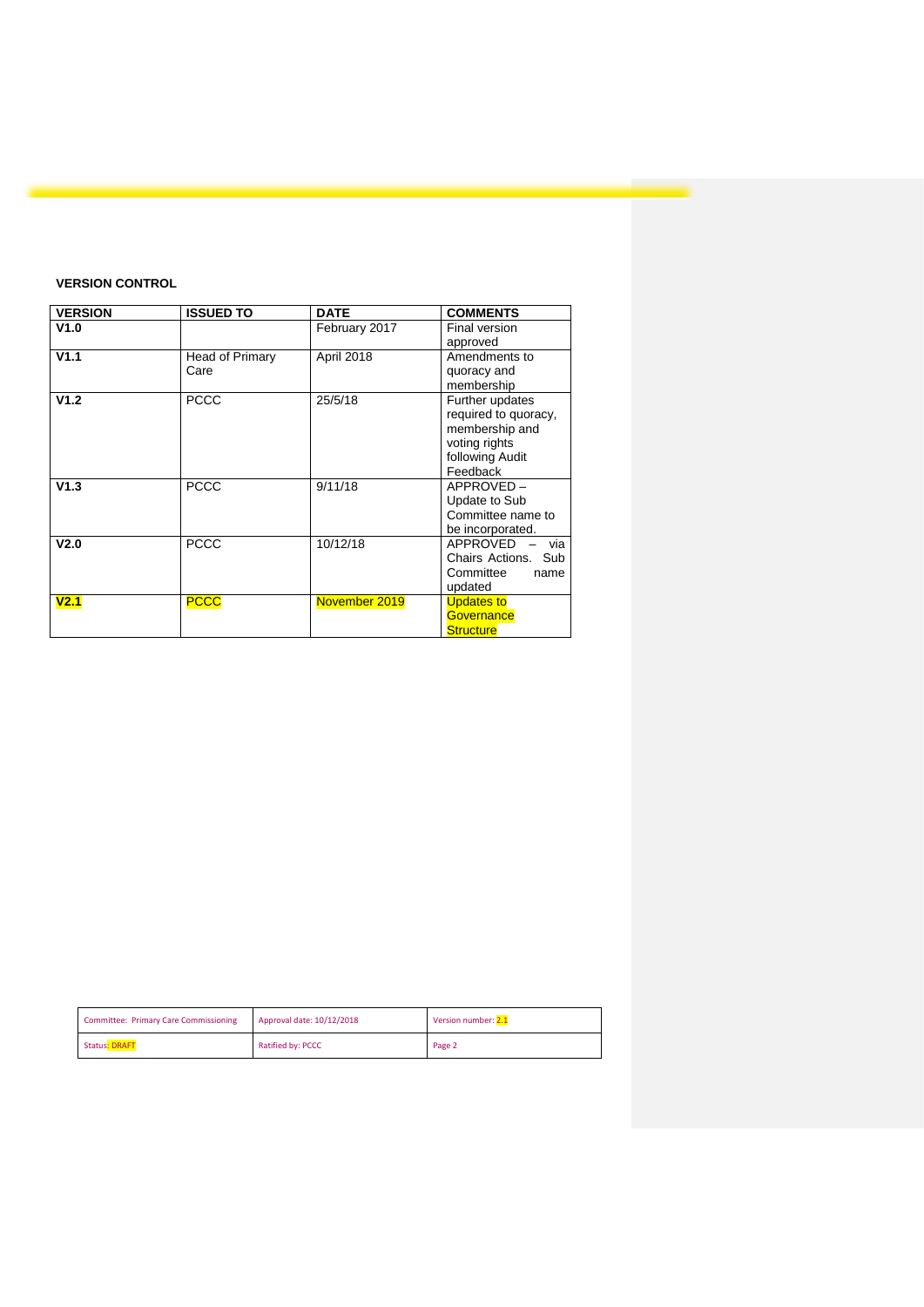#### **Introduction**

- wens, the Chief Executive of NHS England, announced on 1 May 2014 that NHS England was inviting CCGs to expand their role in primary care commissioning and to submit expressions of interest setting out the CCG's preference for how it would like to exercise expanded primary **medical** care commissioning functions. One option available was that NHS England would delegate the exercise of certain specified primary care commissioning functions to a CCG.
- 2. In accordance with its statutory powers under section 13Z of the National Health Service Act 2006 (as amended), NHS England has delegated the exercise of the functions specified in Schedule 2 to these Terms of Reference to HMR CCG. The delegation is set out in Schedule 1.
- 3. The CCG has established the HMR CCG Primary Care Commissioning Committee ("Committee"). The Committee will function as a corporate decision-making body for the management of the delegated functions and the exercise of the delegated powers.
- 4. It is a committee comprising representatives of the following organisations:
	- HMR CCG
	- **NHS England**
	- Public Health
	- Rochdale Borough Council
	- Healthwatch Rochdale

#### **Statutory Framework**

- 5. NHS England has delegated to the CCG authority to exercise the primary care commissioning functions set out in Schedule 2 in accordance with section 13Z of the NHS Act.
- 6. Arrangements made under section 13Z may be on such terms and conditions (including terms as to payment) as may be agreed between the Board and the CCG.
- 7. Arrangements made under section 13Z do not affect the liability of NHS England for the exercise of any of its functions. However, the CCG acknowledges that in exercising its functions (including those delegated to it), it must comply with the statutory duties set out in Chapter A2 of the NHS Act and including:
	- a) Management of conflicts of interest (section 14O);

| <b>Committee: Primary Care Commissioning</b> | Approval date: 10/12/2018 | Version number: 2.1 |
|----------------------------------------------|---------------------------|---------------------|
| <b>Status: DRAFT</b>                         | Ratified by: PCCC         | Page 3              |

**Commented [KS(1]:** Was signed by HMR CCG 26.02.2016 query signed by NHSE date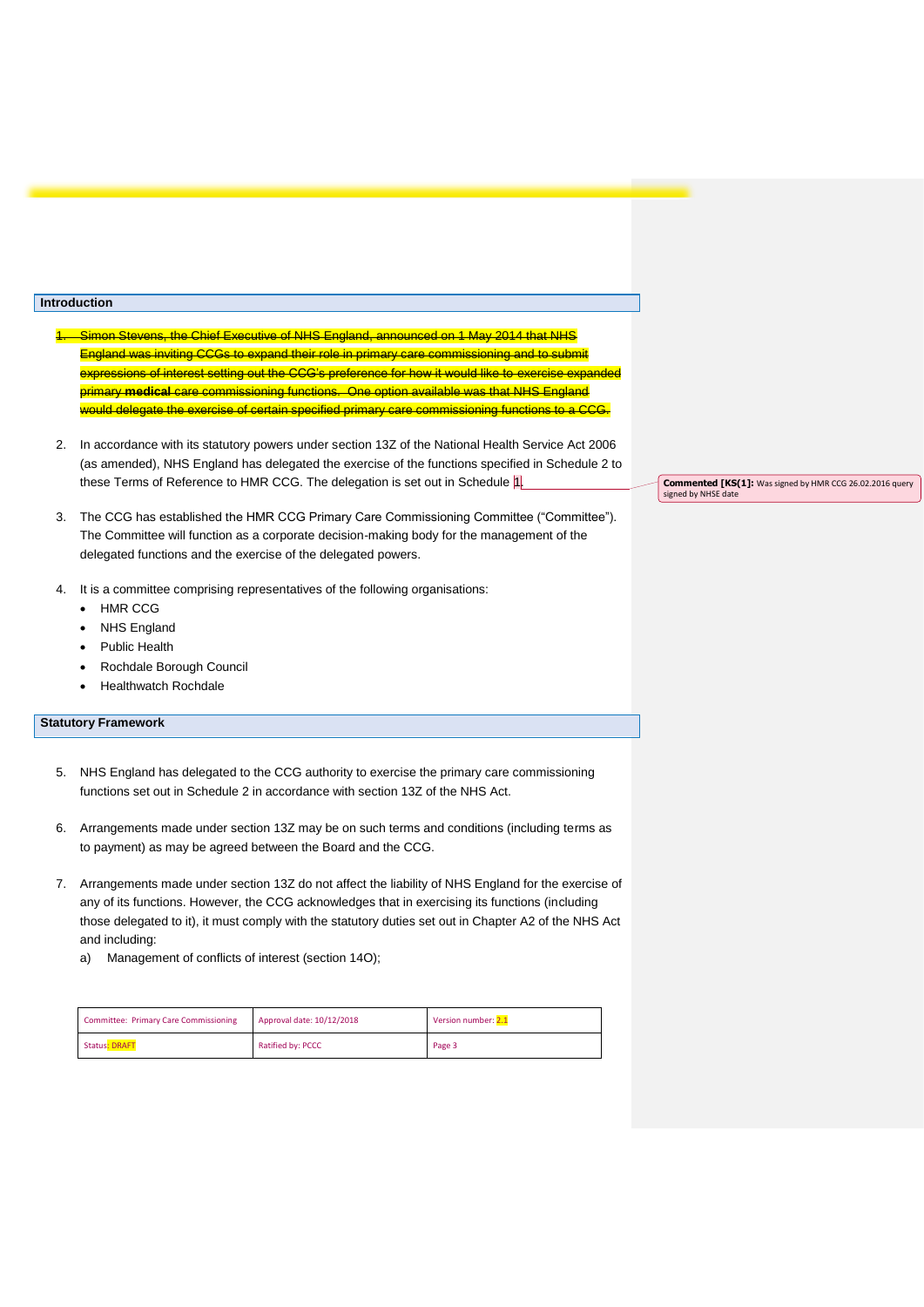- b) Duty to promote the NHS Constitution (section 14P);
- c) Duty to exercise its functions effectively, efficiently and economically (section 14Q);
- d) Duty as to improvement in quality of services (section 14R);
- e) Duty in relation to quality of primary medical services (section 14S);
- f) Duties as to reducing inequalities (section 14T);
- g) Duty to promote the involvement of each patient (section 14U);
- h) Duty as to patient choice (section 14V);
- i) Duty as to promoting integration (section 14Z1);
- j) Public involvement and consultation (section 14Z2).
- 8. The CCG will also need to specifically, in respect of the delegated functions from NHS England, exercise those in accordance with the relevant provisions of section 13 of the NHS Act
	- Duty to have regard to the impact on services in certain areas
	- Duty as respects variation in provision of health services
- 9. The Committee is established as a committee of HMR CCG Governing Body in accordance with Schedule 1A of the "NHS Act".
- 10. The members acknowledge that the Committee is subject to any directions made by NHS England or by the Secretary of State.

#### **Role of the Committee**

- 11. The Committee has been established in accordance with the above statutory provisions to enable the members to make collective decisions on the review, planning and procurement of primary care services in Heywood, Middleton and Rochdale under delegated authority from NHS England.
- 12. In performing its role the Committee will exercise its management of the functions in accordance with the agreement entered into between NHS England and HMR CCG, which will sit alongside the delegation and terms of reference.
- 13. The functions of the Committee are undertaken in the context of a desire to promote increased cocommissioning to increase quality, efficiency, productivity and value for money and to remove administrative barriers.

| <b>Committee: Primary Care Commissioning</b> | Approval date: 10/12/2018 | Version number: 2.1 |
|----------------------------------------------|---------------------------|---------------------|
| <b>Status: DRAFT</b>                         | Ratified by: PCCC         | Page 4              |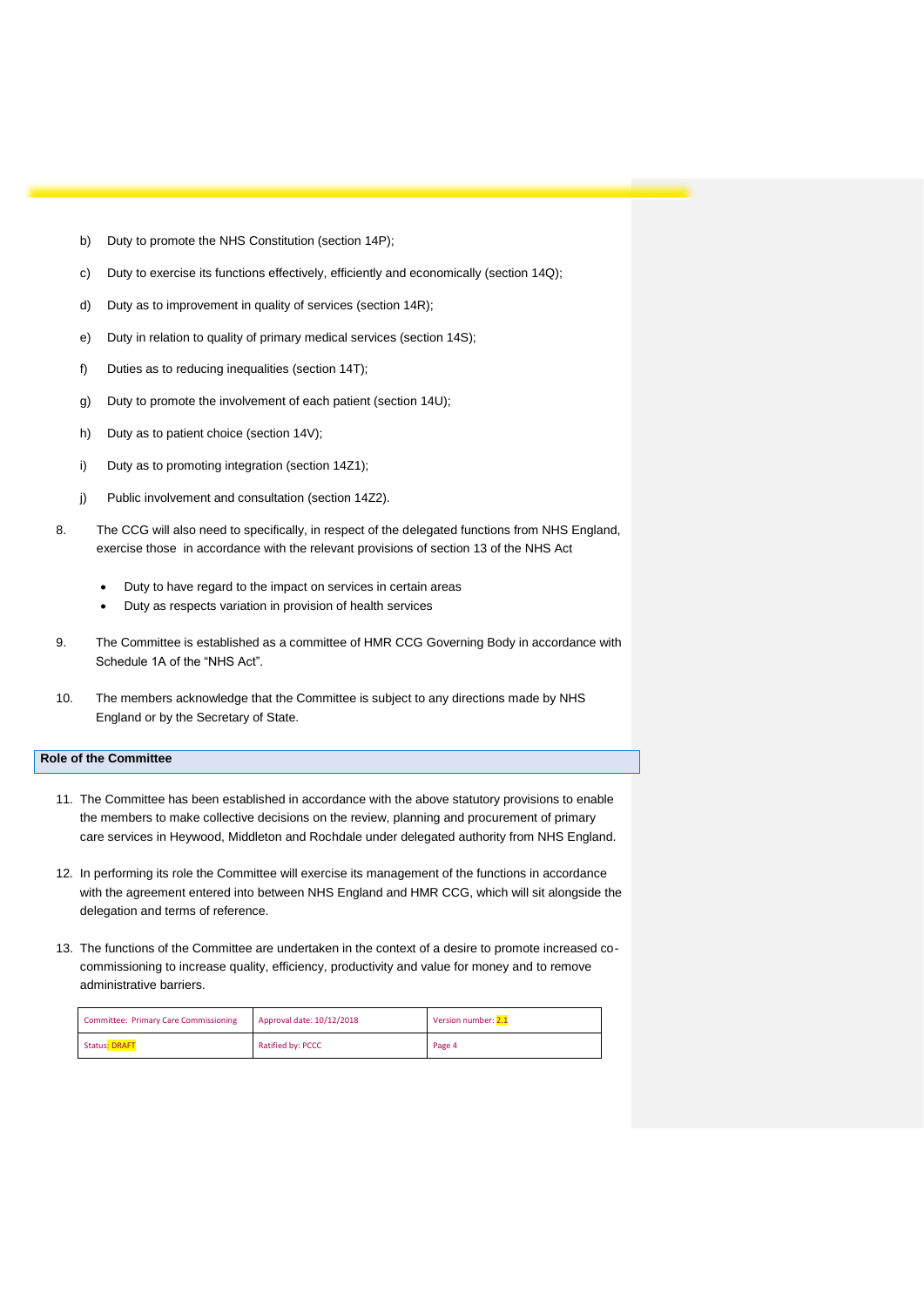- 14. The role of the Committee shall be to carry out the functions relating to the commissioning of primary medical services under section 83 of the NHS Act.
- 15. This includes the following:
	- GMS, PMS and APMS contracts (including the design of PMS and APMS contracts, monitoring of contracts, taking contractual action such as issuing branch/remedial notices, and removing a contract);
	- Newly designed enhanced services ("Local Enhanced Services" and "Directed Enhanced Services");
	- Design of local incentive schemes as an alternative to the Quality Outcomes Framework (QOF);
	- Decision making on whether to establish new GP practices in an area;
	- Approving practice mergers; and
	- Making decisions on 'discretionary' payment (e.g., returner/retainer schemes).

16. The CCG will also carry out the following activities:

- a) Engagement to enhance development and improvements;
- b) To plan, including needs assessment, primary medical care services in Heywood, Middleton and Rochdale;
- c) To undertake reviews of primary medical care services in Heywood, Middleton and Rochdale;
- d) To co-ordinate a common approach to the commissioning of primary care services generally;
- e) To manage the budget for commissioning of primary medical care services in Heywood, Middleton and Rochdale.
- f) To ensure Primary Care Transformation work steams as outlined in the Rochdale Locality Plan remain in full sight of the Primary Care Commissioning Committee.

#### **Geographical Coverage**

17. The Committee's responsibilities will cover the same geographical area, as those identified within the CCG's Constitution for Heywood, Middleton and Rochdale CCG.

| <b>Committee: Primary Care Commissioning</b> | Approval date: 10/12/2018 | Version number: 2.1 |
|----------------------------------------------|---------------------------|---------------------|
| <b>Status: DRAFT</b>                         | Ratified by: PCCC         | Page 5              |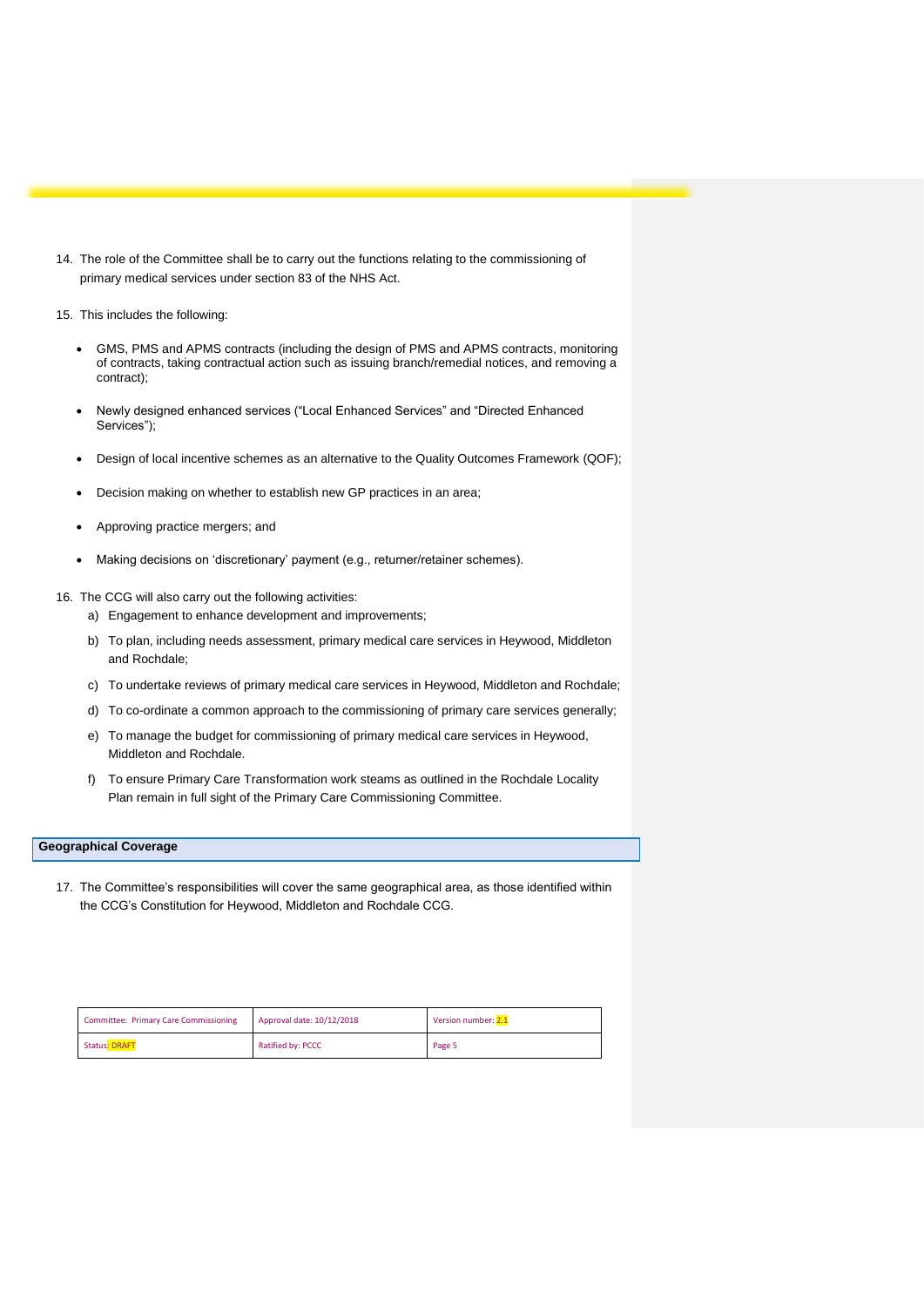#### **Membership**

18. The Committee shall consist of:

- Governing Body Lay Member for Integrated Risk Chair
- Governing Body Lay Member for Patient and Public Engagement Vice Chair
- Governing Body Lay Member for Governance
- CCG Accountable Chief Officer
- **Chief Finance Officer**
- Director of Operations / Executive Nurse
- Joint Director of Integrated Commissioning
- Corporate Affairs and Governance Manager
- Head of Primary Care
- Integrated Commissioning Directorate Representative
- Quality & Safeguarding Representative
- Governing Body GP Representative from Rochdale Locality (non-voting)
- Governing Body GP Representative from Heywood and Middleton Locality (non-voting)
- Governing Body Clinical Lead for Primary Care (non-voting)
- Director of Public Health or Representative (non-voting)
- Head of Medicines Optimisation (non–voting)
- Health and Wellbeing Board Chair/Representative (non-voting)
- Healthwatch **Rochdale** (non-voting)
- NHS England (Greater Manchester Health & Social Care Partnership) Representative (nonvoting)
- Chair of Primary Care Sub Committee (non-voting)
	- **•** Primary Care Assurance and Transformation
	- Primary Care Innovation and Transformation
	- **Information Management Technology**
- 19. The Chair of the Committee shall be the Governing Body Lay Member with responsibility for integrated risk
- 20. The Vice Chair of the Committee shall be the Governing Body Lay Member with responsibility for Patient and Public Engagement
- 21. Others may be invited to the meeting as required on an adhoc basis, it should be noted these will not have voting rights.

| <b>Committee: Primary Care Commissioning</b> | Approval date: 10/12/2018 | Version number: 2.1 |
|----------------------------------------------|---------------------------|---------------------|
| <b>Status: DRAFT</b>                         | Ratified by: PCCC         | Page 6              |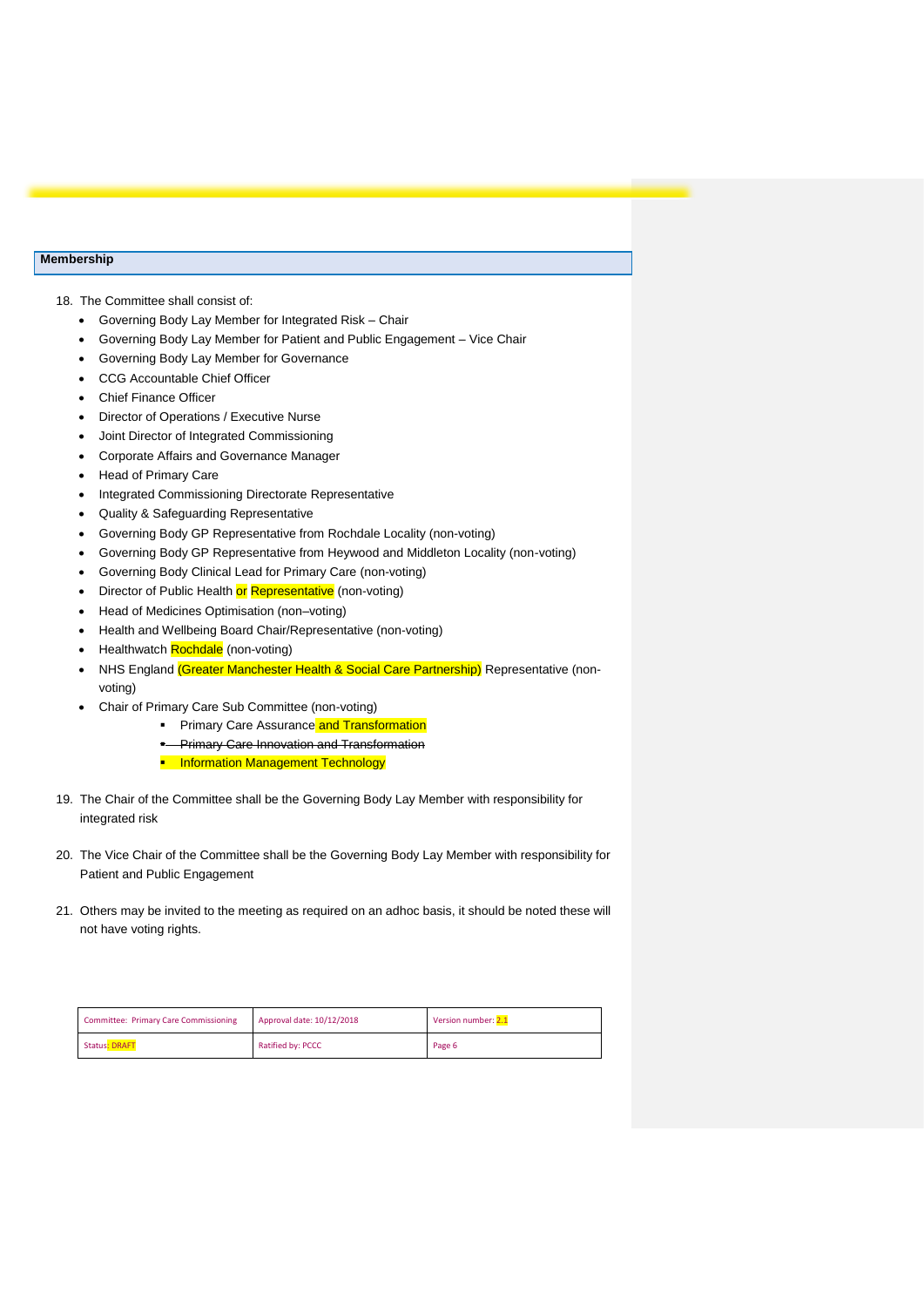#### **Meetings and Voting**

- 22. The Committee will operate in accordance with the CCG's Constitution (including the Standing Orders and Scheme of Reservation and Delegation). The CCG administration support to the Committee will be responsible for giving notice of meetings. This will be accompanied by an agenda and supporting papers and sent to each member representative no later than 7 calendar days before the date of the meeting. When the Chair of the Committee deems it necessary in light of the urgent circumstances to call a meeting at short notice, the notice period shall be such as the chair shall specify.
- 23. Each member of the Committee (or agreed representative) with voting rights shall have one vote. The Committee shall reach decisions by a simple majority of members present, but with the Chair having a second and deciding vote, if necessary. However, the aim of the Committee will be to achieve consensus decision-making wherever possible.
- 24. All members will be expected to attend 70% of meetings within the financial year or send an appropriate fully briefed deputy to provide appropriate feedback and vote on their behalf where required.

#### **Quorum**

25. The committee will be quorate when at least nine members of those identified within the membership (at bullet point 18 of these ToR) are present. This must include the Chair or Vice Chair of the committee, and either the CCG Accountable Chief Officer or the Chief Finance Officer, with a majority of lay and executive members to be in attendance with eligibility to vote.

#### **Frequency of meetings**

26. The committee will meet quarterly supported by the agreed primary care governance structure established within the CCG

#### 27. Meetings of the Committee shall:

- a) be held in public, subject to the application of 23(b);
- b) the Committee may resolve to exclude the public from a meeting that is open to the public (whether during the whole or part of the proceedings) whenever publicity would be prejudicial to the public interest by reason of the confidential nature of the business to be transacted or for other special reasons stated in the resolution and arising from the nature of that business

| <b>Committee: Primary Care Commissioning</b> | Approval date: 10/12/2018 | Version number: 2.1 |
|----------------------------------------------|---------------------------|---------------------|
| Status: DRAFT                                | Ratified by: PCCC         | Page 7              |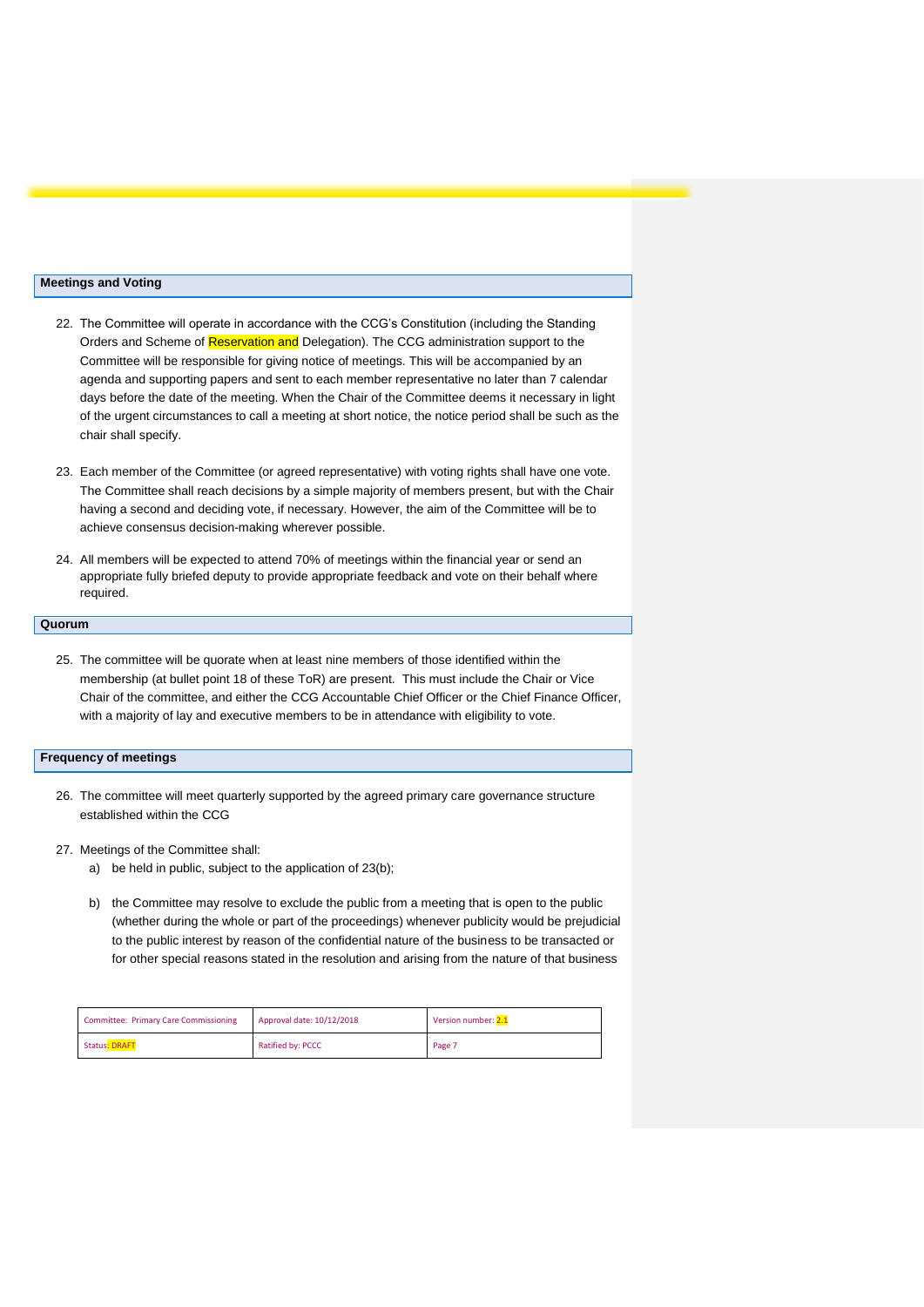or of the proceedings or for any other reason permitted by the Public Bodies (Admission to Meetings) Act 1960 as amended or succeeded from time to time.

- 28. Members of the Committee have a collective responsibility for the operation of the Committee. They will participate in discussion, review evidence and provide objective expert input to the best of their knowledge and ability, and endeavour to reach a collective view.
- 29. The Committee may delegate tasks to such individuals, sub-committee or individual members as it shall see fit, provided that any such delegations are consistent with the parties' relevant governance arrangements, are recorded in a scheme of delegation, are governed by terms of reference as appropriate and reflect appropriate arrangements for the management of conflicts of interest.
- 30. The Committee may call additional experts to attend meetings on an ad hoc basis to inform discussions.
- 31. Members of the Committee shall respect confidentiality requirements as set out in the CCG's Constitution.
- 32. The Committee will present its minutes to Greater Manchester Team of NHS England and the governing body of HMR CCG following each meeting of the committee for information, including the minutes of any sub-committee to which responsibilities are delegated under paragraph 27 above.
- 33. The CCG will also comply with any reporting requirements set out in its constitution.
- 34. These Terms of Reference will be reviewed at least annually, reflecting the experience of the committee in fulfilling its functions NHS England may also issue revised model terms of reference from time to time.

#### **Accountability of the Committee**

- 35. Budget and resource accountability arrangements and the decision-making scope of the Committee to be included within this section as agreed
- 36. For the avoidance of doubt, in the event of any conflict between the terms of the Delegation and Terms of Reference and the Standing Orders of Standing Financial Instructions of any of the members, the Delegation will prevail.
- 37. The membership of the CCG has established a Governing Body in order to discharge its statutory functions.

| <b>Committee: Primary Care Commissioning</b> | Approval date: 10/12/2018 | Version number: 2.1 |
|----------------------------------------------|---------------------------|---------------------|
| <b>Status: DRAFT</b>                         | Ratified by: PCCC         | Page 8              |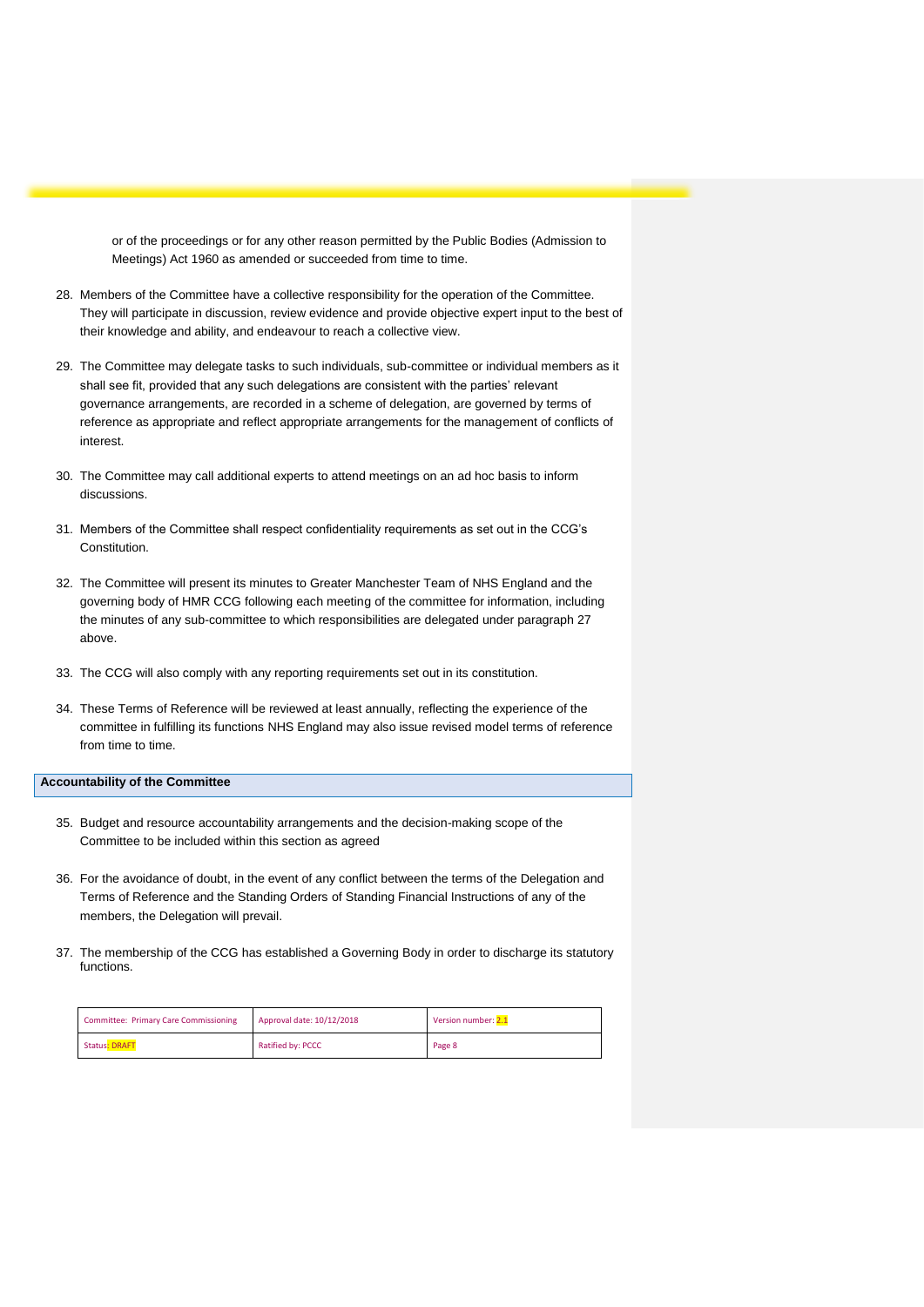- 38. This committee is accountable to the Governing Body of HMR CCG. Appropriate consultation with patients and the general public is conducted primarily through the CCG's Patient and Public Engagement Experience Assurance Committee and associated engagement activity.
- 39. The Committee will complete an annual self-assessment of effectiveness, which will inform the CCG's Annual Governance Statement.

#### **Conflicts of Interest**

- 40. An up to date register of members' interest will be retained and published in line with HMR CCG Conflicts of Interest Policy.
- 41. Members will be expected to declare any conflicts of interest at all meetings and the Chair will determine how any conflict will be managed in line with CCG guidelines.

#### **Procurement of Agreed Services**

42. The detailed arrangements regarding procurement will be set out in the delegation agreement.

#### **Decisions**

- 43. The Committee will make decisions within the bounds of its remit.
- 44. The decisions of the Committee shall be binding on NHS England and HMR CCG.
- 45. The Committee will produce an executive summary report which will be presented to Greater Manchester Team of NHS England and the governing body of HMR CCG at least quarterly for information.
- 46. Emergency Powers and Urgent Decisions where an emergency or urgent decision needs to be executed in the period between the scheduled meetings, in agreement with the chair (or in their absence the vice chair) the following will be circulated to the committee:
	- a) The details in respect of the decision required
	- b) The response required and associated timescales
	- c) Communicate the outcome with the committee members
	- d) Seek the chairs (or vice chairs) approval to empower the named representative from the CCG to implement the agreed action
- 47. Where a consensus cannot be achieved through the process the casting vote will be with the committee chair

| <b>Committee: Primary Care Commissioning</b> | Approval date: 10/12/2018 | Version number: 2.1 |
|----------------------------------------------|---------------------------|---------------------|
| <b>Status: DRAFT</b>                         | Ratified by: PCCC         | Page 9              |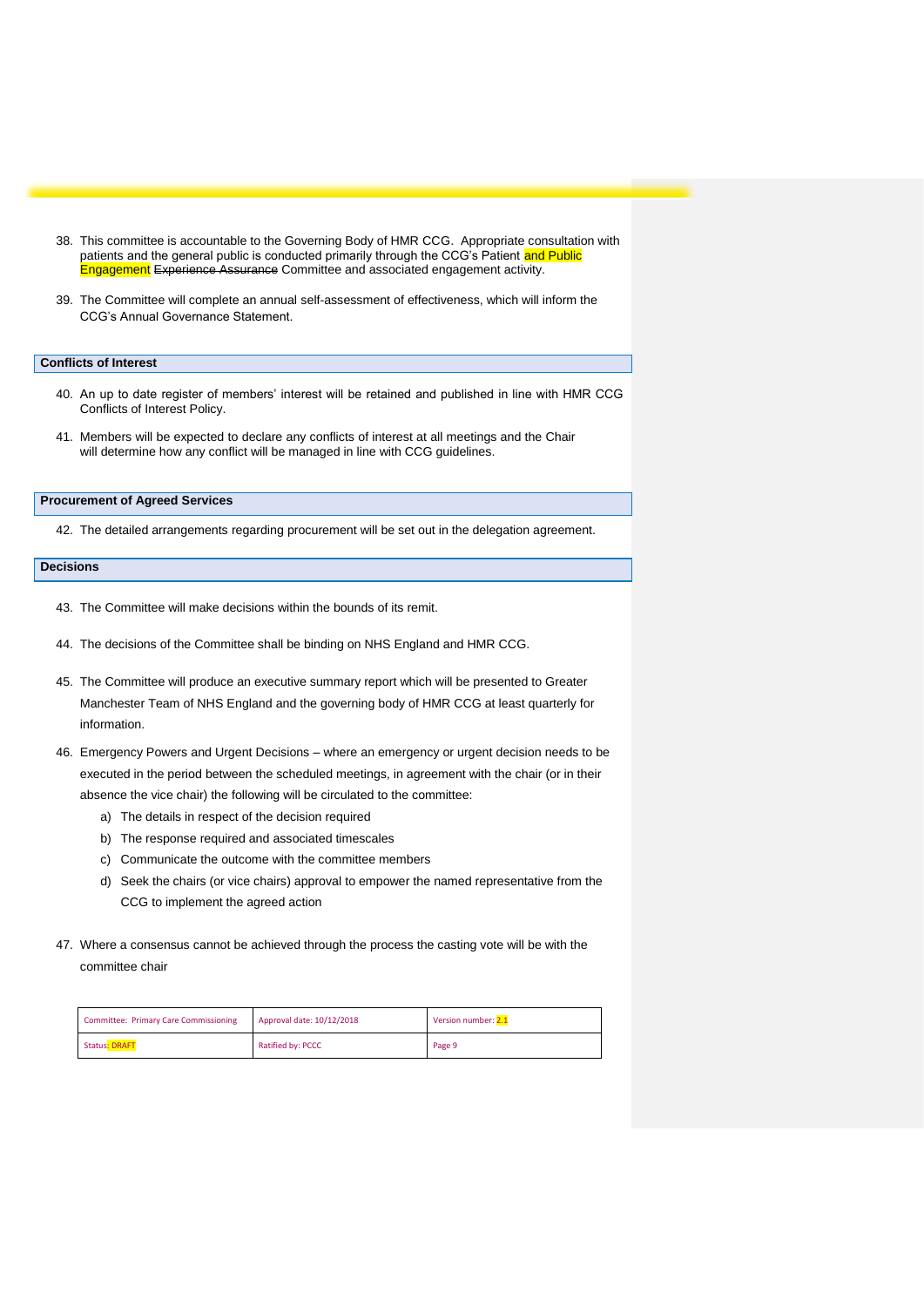- 48. All decisions will be reported to the Committee at its next meeting by the Chair (or vice chair) with a full explanation, regarding:
	- a) What the decision was
	- b) Why it was deemed an emergency or urgent decision (required to be made in the period between the scheduled meetings)
	- c) What was the majority view of the members of the committee
	- d) How the decision was implemented
- 49. A record of the above will form part of the minutes of the next scheduled meeting, following the emergency powers/urgent decision being made.

#### **Corporate Sustainability**

- 50. As a healthcare commissioner, the CCG is committed to planning and buying health care on a sustainable basis, this committee will support the commitments of the HMR CCG Sustainable Development Management Strategy and Delivery Plan, wherever possible in;
	- 1. Commissioning for Sustainability and Adaptation
	- 2. Being a Sustainable Organisation
	- 3. Promoting sustainability with member practices
	- 4. Delivering our commitments and Assessing our Performance
- 51. Commissioning for sustainable development in the health and care system means;
	- Planning services which are efficient, effective and safe
	- Buying services which provide highest quality at best value are safe and which have least impact on the environment
	- Avoiding duplication, inefficiency and waste
	- Focus on preventative, proactive care
	- Patients public engagement and involvement in planning and design of services
	- Building resilience, and protecting and developing community assets and strengths
	- Making the best use of all of the resources we have
	- Minimising carbon emissions

| <b>Committee: Primary Care Commissioning</b> | Approval date: 10/12/2018 | Version number: 2.1 |
|----------------------------------------------|---------------------------|---------------------|
| <b>Status: DRAFT</b>                         | Ratified by: PCCC         | Page 10             |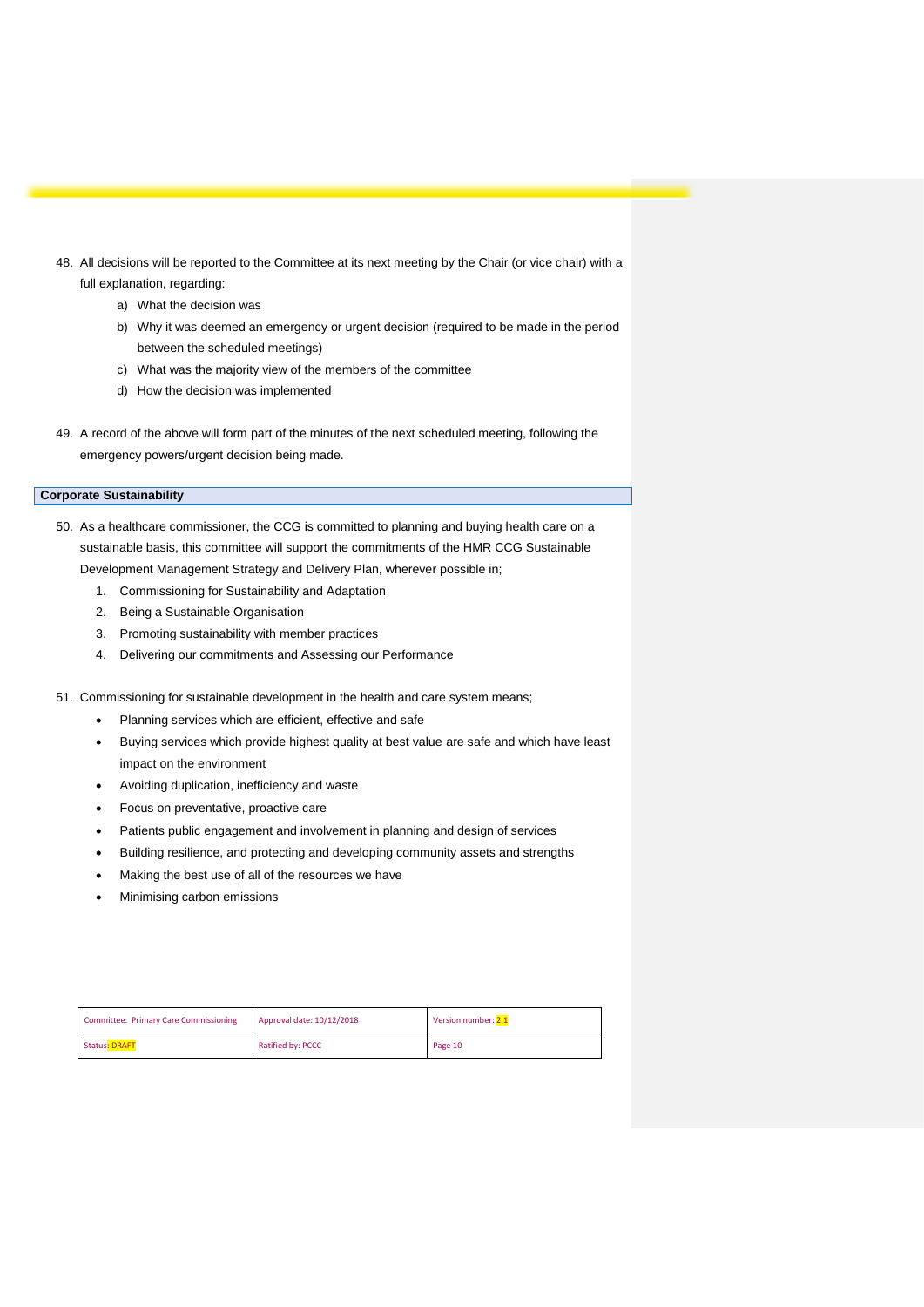#### **Schedule 1 – Delegation**

1. In accordance with its statutory powers under section 13Z of the National Health Service Act 2006 (as amended) ("NHS Act"), NHS England has delegated the exercise of the functions specified in this Delegation to HMR CCG to empower HMR CCG to commission primary medical services for the people of Heywood, Middleton and Rochdale.

2. NHS England and the CCG have entered into the Delegation Agreement that sets out the detailed arrangements for how the CCG will exercise its delegated authority.

3. Even though the exercise of the functions passes to the CCG the liability for the exercise of any of its functions remains with NHS England.

4. In exercising its functions (including those delegated to it) the CCG must comply with the statutory duties set out in the NHS Act and/or any directions made by NHS England or by the Secretary of State, and must enable and assist NHS England to meet its corresponding duties.

#### **Delegated Functions**

a) decisions in relation to the commissioning, procurement and management of Primary Medical Services Contracts, including but not limited to the following activities:

i) decisions in relation to Enhanced Services;

ii) decisions in relation to Local Incentive Schemes (including the design of such schemes);

iii) decisions in relation to the establishment of new GP practices (including branch surgeries) and closure of GP practices;

iv) decisions about 'discretionary' payments;

v) decisions about commissioning urgent care (including home visits as required) for out of area registered patients;

b) the approval of practice mergers;

c) planning primary medical care services in the Area, including carrying out needs assessments;

d) undertaking reviews of primary medical care services in the Area;

e) decisions in relation to the management of poorly performing GP practices and including, without limitation, decisions and liaison with the Care Quality Commission (CQC) where the CQC has reported non-compliance with standards (but excluding any decisions in relation to the performers list);

f) management of the Delegated Funds in the Area;

g) Premises Costs Directions functions;

h) co-ordinating a common approach to the commissioning of primary care services with other commissioners in the Area where appropriate; and

i) such other ancillary activities as are necessary in order to exercise the Delegated Functions.

| <b>Committee: Primary Care Commissioning</b> | Approval date: 10/12/2018 | Version number: 2.1 |
|----------------------------------------------|---------------------------|---------------------|
| <b>Status: DRAFT</b>                         | Ratified by: PCCC         | Page 11             |